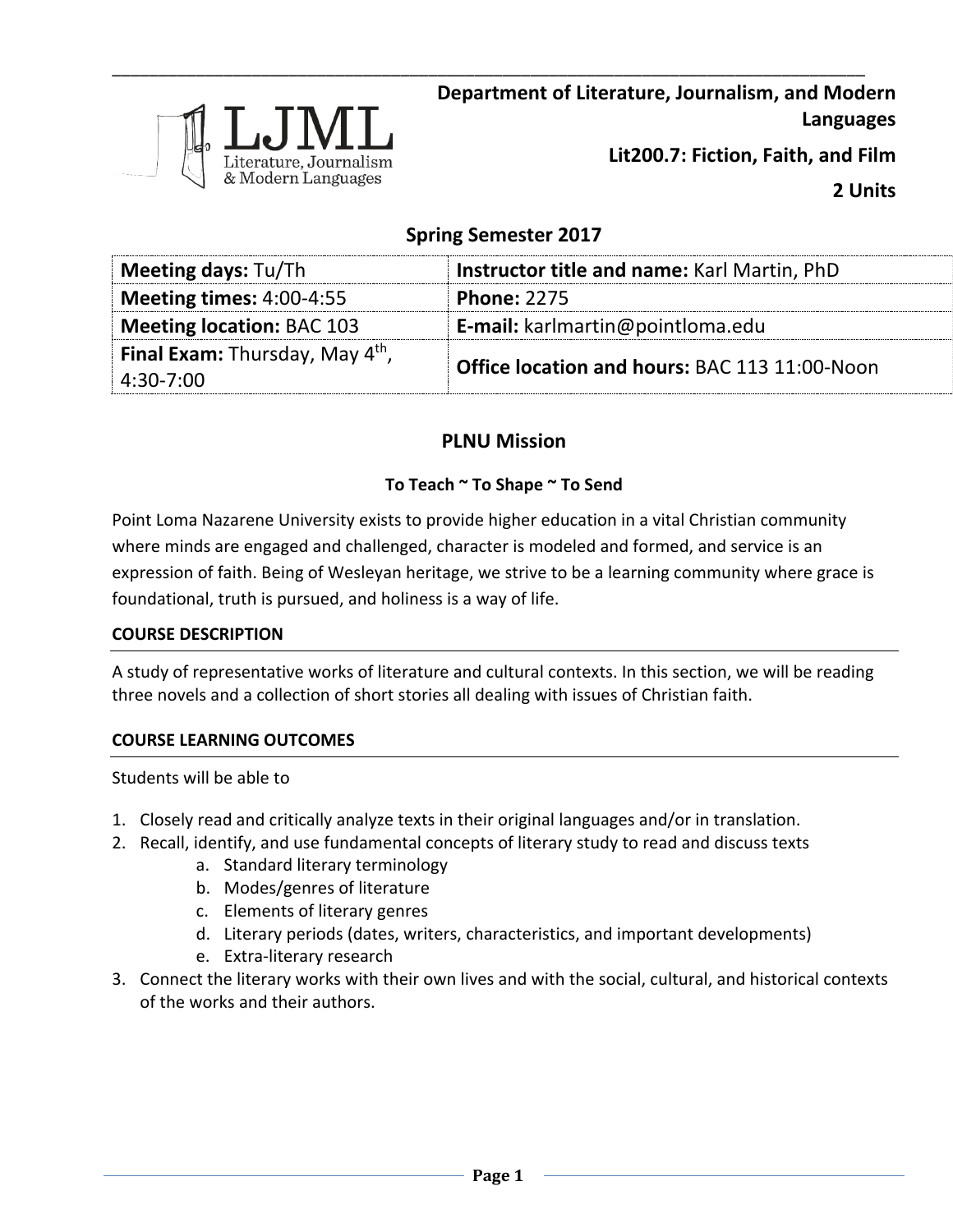# **REQUIRED TEXTS**

Shūsaku Endō, *Silence* Graham Greene, *The Power and the Glory* Pär Lagerkvist, *Barabbas* Flannery O'Connor, *Everything That Rises Must Converge*

#### **COURSE REQUIREMENTS**

*Reading:* Dates for the readings are clearly indicated on the schedule. Read daily if possible and complete all reading on time. You should come to class with the assignment for the day already read.

*Discussion:* The success of the course will be directly related to the quality of our daily discussions. Each of you must feel comfortable contributing to discussions. And each of you should bring any questions you have about the reading to our attention during the course of our discussions.

*Writing*: Students will complete reading journal entries related to each of the four books and will complete a final paper reflecting on their experience in the course.

*Film Presentations:* In groups, students will present their reactions to an assigned film.

*Exams:* Students will complete a midterm and final exam. Each will contain both objective items and brief written portions.

| Sample assignment distribution by percentage: |     | Sample grade scale (I reserve the right to modify |               |
|-----------------------------------------------|-----|---------------------------------------------------|---------------|
| Mid-Term Exam<br>$\bullet$                    | 25% | this down when appropriate):                      |               |
| <b>Film Presentation</b><br>$\bullet$         | 10% | $A = 93 - 100$                                    | $C = 73 - 76$ |
| Reading Journal<br>$\bullet$                  | 10% | $A = 92 - 90$                                     | $C = 70 - 72$ |
| <b>Critical Paper</b><br>$\bullet$            | 15% | $B+=87-89$                                        | $D+ = 67-69$  |
| Participation<br>$\bullet$                    | 5%  | $B = 83 - 86$                                     | $D = 63 - 66$ |
| Final Exam<br>$\bullet$                       | 35% | $B = 80 - 82$                                     | $D = 60 - 62$ |
|                                               |     | $C+=77-79$                                        | $F = 0 - 59$  |

#### **ASSESSMENT AND GRADING**

#### **INCOMPLETES AND LATE ASSIGNMENTS**

All assignments are to be submitted/turned in by the beginning of the class session when they are due—including assignments posted in Canvas. Incompletes will only be assigned in extremely unusual circumstances.

### **FINAL EXAMINATION POLICY**

Successful completion of this class requires taking the final examination **on its scheduled day**. The final examination schedule is posted on the [Class Schedules](http://www.pointloma.edu/experience/academics/class-schedules) site. No requests for early examinations or alternative days will be approved.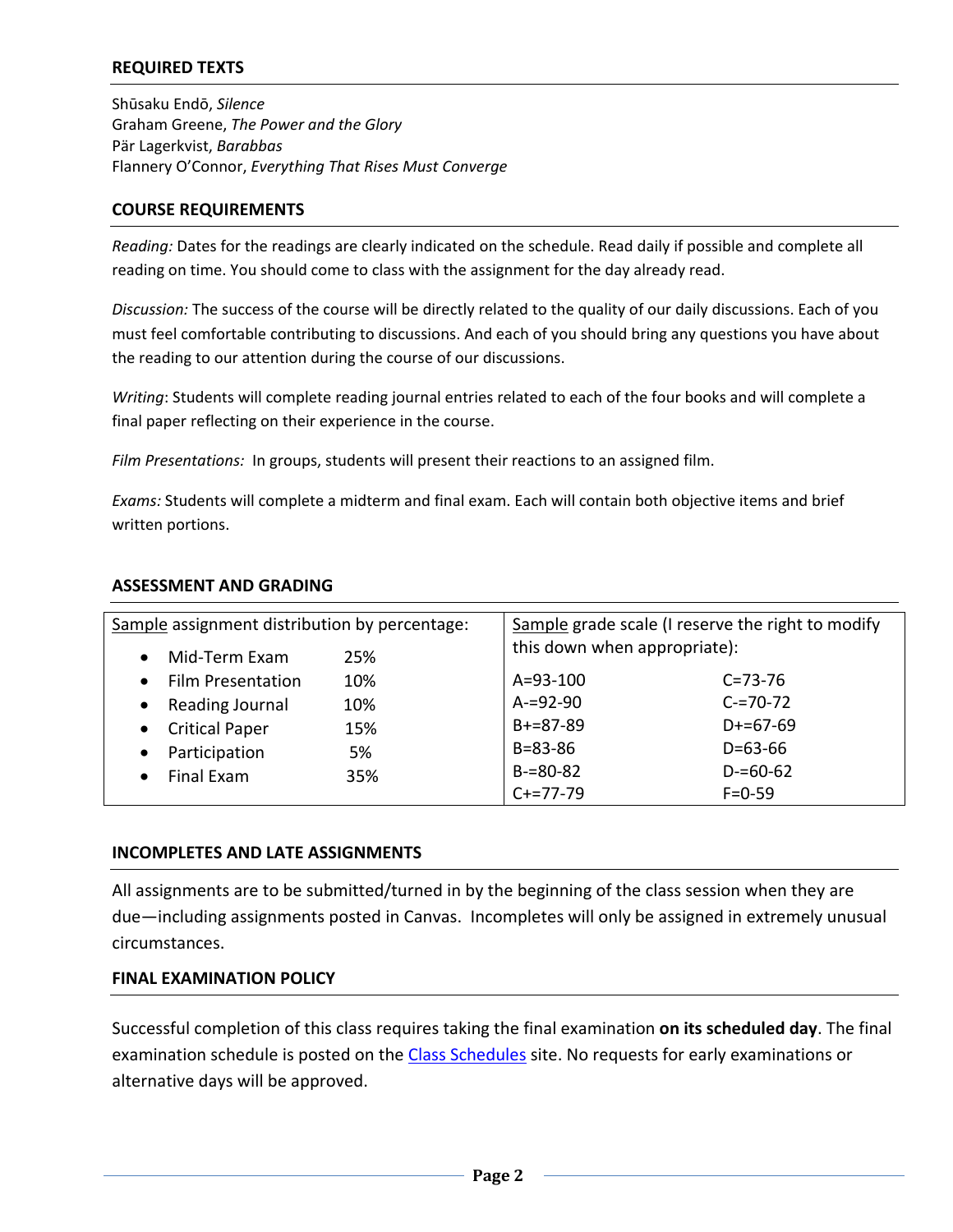## **PLNU COPYRIGHT POLICY**

Point Loma Nazarene University, as a non-profit educational institution, is entitled by law to use materials protected by the US Copyright Act for classroom education. Any use of those materials outside the class may violate the law.

### **PLNU ACADEMIC HONESTY POLICY**

Students should demonstrate academic honesty by doing original work and by giving appropriate credit to the ideas of others. Academic dishonesty is the act of presenting information, ideas, and/or concepts as one's own when in reality they are the results of another person's creativity and effort. A faculty member who believes a situation involving academic dishonesty has been detected may assign a failing grade for that assignment or examination, or, depending on the seriousness of the offense, for the course. Faculty should follow and students may appeal using the procedure in the university Catalog. See [Academic Policies](http://catalog.pointloma.edu/content.php?catoid=18&navoid=1278) for definitions of kinds of academic dishonesty and for further policy information.

### **PLNU ACADEMIC ACCOMMODATIONS POLICY**

If you have a diagnosed disability, please contact PLNU's Disability Resource Center (DRC) within the first two weeks of class to demonstrate need and to register for accommodation by phone at 619-849- 2486 or by e-mail at **DRC@pointloma.edu.** See [Disability Resource Center](http://www.pointloma.edu/experience/offices/administrative-offices/academic-advising-office/disability-resource-center) for additional information.

#### **PLNU ATTENDANCE AND PARTICIPATION POLICY**

Regular and punctual attendance at all classes is considered essential to optimum academic achievement. If the student is absent from more than 10 percent of class meetings, the faculty member can file a written report which may result in de-enrollment. If the absences exceed 20 percent, the student may be de-enrolled without notice until the university drop date or, after that date, receive the appropriate grade for their work and participation. See **Academic Policies** in the Undergraduate Academic Catalog.

**Reading Schedule**

Lit 200.7 Spring 2017

| Th. 1/12  | Introduction to the Course |
|-----------|----------------------------|
| Tu. 1/17  | Lagerkvist, pp. 3-31       |
| Th. 1/19  | Lagerkvist, pp. 32-54      |
| Tu. 1/24  | Lagerkvist, pp. 55-83      |
| Th. 1/26  | Lagerkvist, pp. 84-102     |
| Tu. 1/31  | Lagerkvist, pp. 103-144    |
| Th. $2/2$ | Endō, Prologue-Chapter 2   |